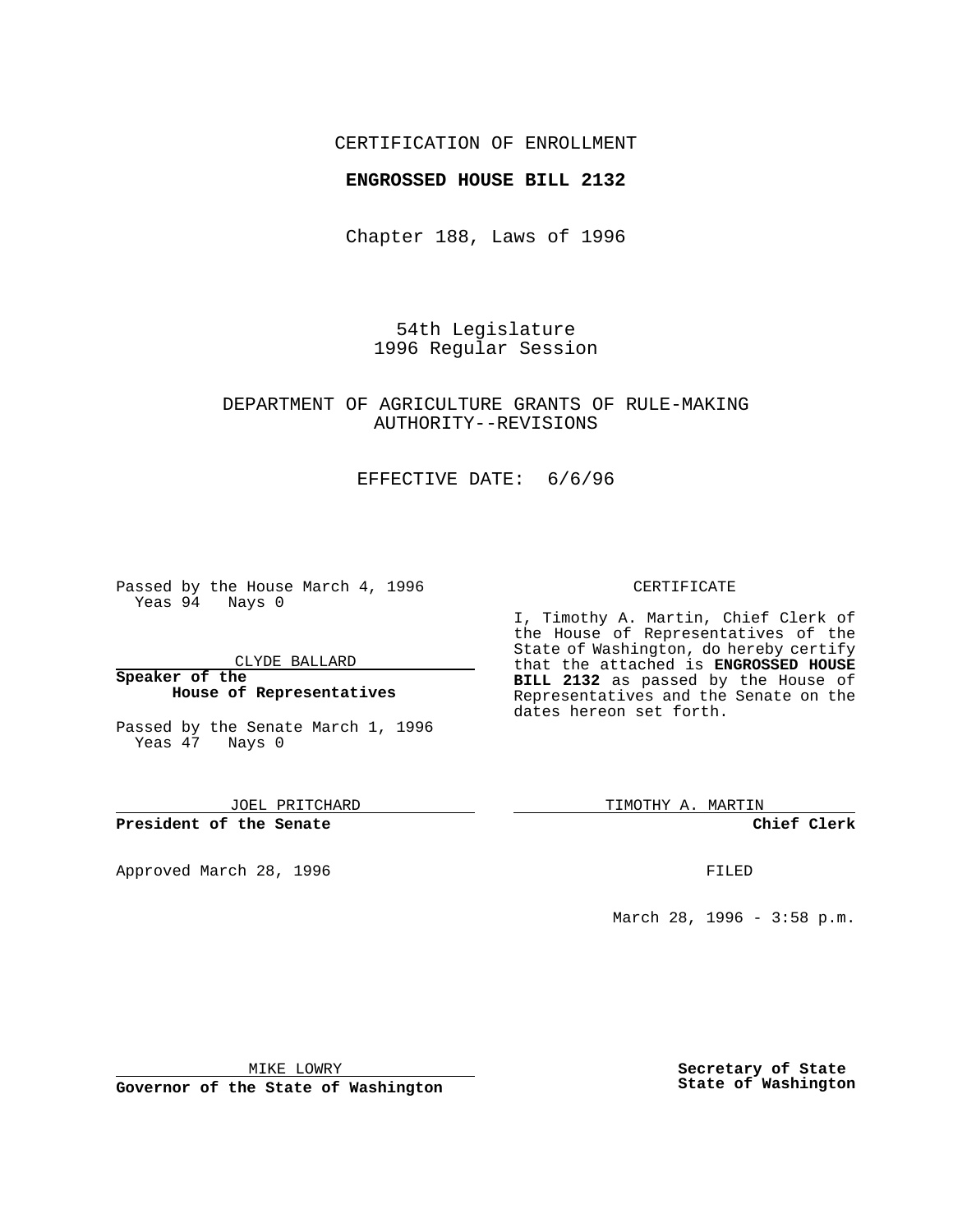# **ENGROSSED HOUSE BILL 2132** \_\_\_\_\_\_\_\_\_\_\_\_\_\_\_\_\_\_\_\_\_\_\_\_\_\_\_\_\_\_\_\_\_\_\_\_\_\_\_\_\_\_\_\_\_\_\_

\_\_\_\_\_\_\_\_\_\_\_\_\_\_\_\_\_\_\_\_\_\_\_\_\_\_\_\_\_\_\_\_\_\_\_\_\_\_\_\_\_\_\_\_\_\_\_

### AS AMENDED BY THE SENATE

Passed Legislature - 1996 Regular Session

#### **State of Washington 54th Legislature 1996 Regular Session**

**By** Representatives Chandler, Chappell, Grant, Mastin, Regala and Johnson; by request of Department of Agriculture

Read first time 01/08/96. Referred to Committee on Agriculture & Ecology.

 AN ACT Relating to the department of agriculture grants of rule- making authority; amending RCW 15.17.020, 15.36.021, 15.58.040, and 16.70.040; adding a new section to chapter 15.17 RCW; and adding a new section to chapter 42.17 RCW.

BE IT ENACTED BY THE LEGISLATURE OF THE STATE OF WASHINGTON:

 **Sec. 1.** RCW 15.17.020 and 1963 c 122 s 2 are each amended to read as follows:

For the purpose of this chapter:

 (1) "Department" means the department of agriculture of the state of Washington.

 (2) "Director" means the director of the department or his duly authorized representative.

 (3) "Person" means a natural person, individual, or firm, partnership, corporation, company, society, and association, and every officer, agent, or employee thereof. This term shall import either the singular or plural, as the case may be.

 (4) "Horticultural plant or product" includes, but is not limited to, any horticultural, floricultural, viticultural, and olericultural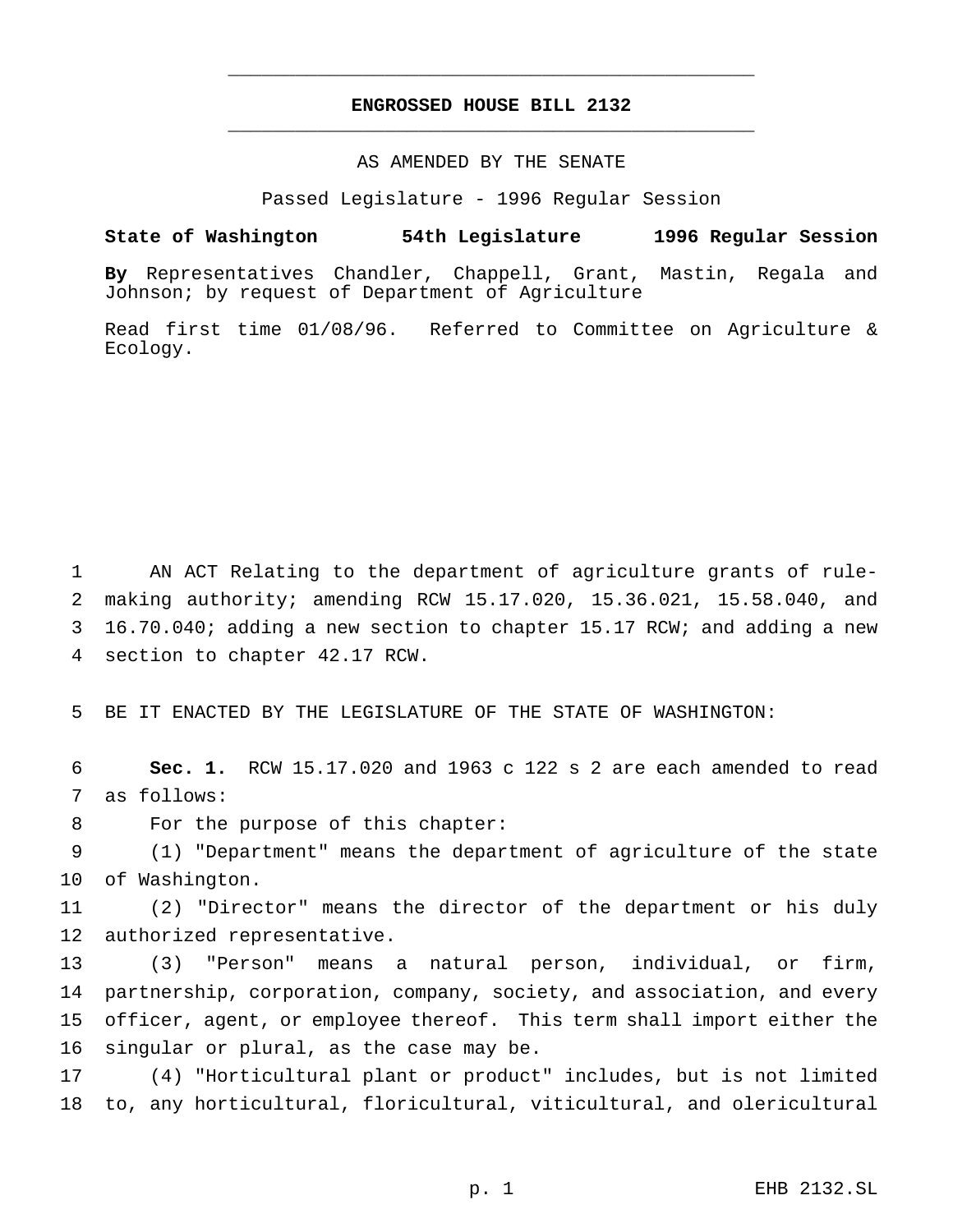plant, growing or otherwise, and their products whether grown above or below the ground's surface.

 (5) "Horticultural facilities" means, but is not limited to, the premises where horticultural plants and products are grown, stored, 5 handled, or delivered for sale or transportation, records required by 6 rule under this chapter, and all vehicles and equipment, whether aerial or surface, used to transport such horticultural plants or products.

 (6) "Deceptive pack" means the pack of any container which has in the outer layer or any exposed surface, horticultural plants or products which are in quality, size, condition, or any other respect so superior to those in the interior of the container in the unexposed portion as to materially misrepresent the contents. Such pack is deceptive when the outer or exposed surface is composed of horticultural plants or products whose size is not an accurate representation of the variation of the size of such horticultural plants or products in the entire container, even though such horticultural plants or products in the container are virtually uniform in size or comply with the specific horticultural plant or product for which the director in prescribing standards for grading and classifying has prescribed size variations or if such size variations are prescribed by law.

 (7) "Deceptive arrangement or display" of any horticultural plants or products, means any bulk lot or load, arrangement or display of such horticultural plants or products which has in the exposed surface, horticultural plants or products which are so superior in quality, size, condition, or any other respect to those which are concealed, or the unexposed portion, as to materially misrepresent any part of such bulk lot or load, arrangement, or display.

 (8) "Mislabel" means the placing or presence of any false or misleading statement, design, or device upon any container, or upon the label or lining of any such container, or upon the wrapper of any horticultural plants or products, or upon any such horticultural plants or products, or any placard used in connection therewith and having reference to such horticultural plants or products. A statement, design, or device is false or misleading when the horticultural plant or product or container to which it refers does not conform to such statement.

 (9) "Container" means any container, subcontainer used within a container, or any type of a container used to prepackage any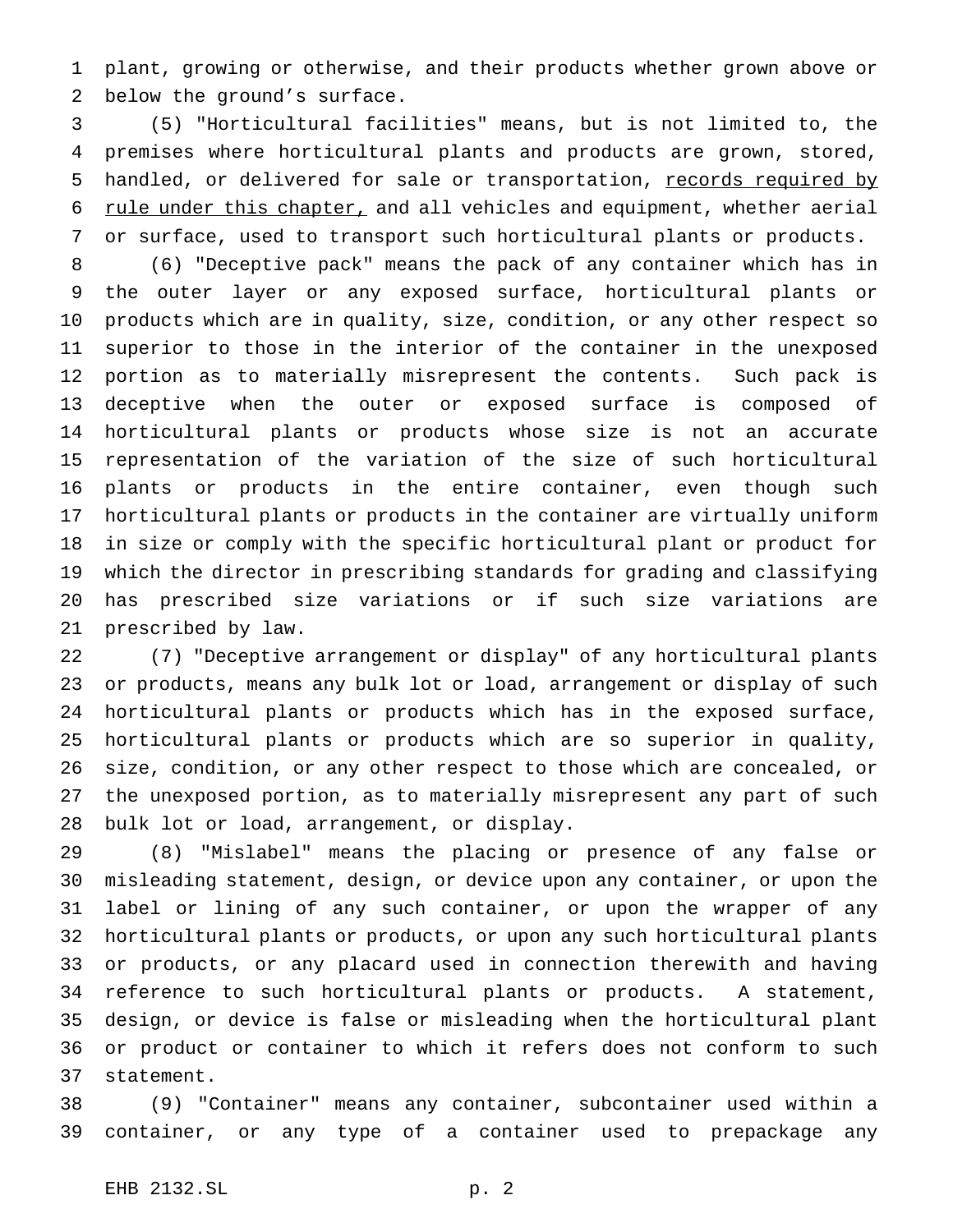horticultural plants or products: PROVIDED, That this does not include containers used by a retailer to package such horticultural plants or products sold from a bulk display to a consumer.

 (10) "Agent" means broker, commission merchant, auctioneer, solicitor, seller, or consignor, and any other person acting upon the actual or implied authority of another.

 (11) "Inspection and certification" means, but is not limited to, the inspection of any horticultural plant or product at any time prior to, during, or subsequent to harvest, by the director, and the issuance by him of a written permit to move or sell or a written certificate stating the grade, classification, and if such horticultural plants or products are free of plant pests and/or other defects.

 (12) "Plant pests" means, but is not limited to, any living stage of any insects, mites, nematodes, slugs, snails, protozoa, or other invertebrate animals, bacteria, fungi, other parasitic plants or reproductive parts thereof, viruses, or any organisms similar to or allied with any of the foregoing, or any infectious substance, which can directly or indirectly injure or cause disease or damage in any plant or parts thereof, or any processed, manufactured, or other products of plants.

 NEW SECTION. **Sec. 2.** A new section is added to chapter 15.17 RCW to read as follows:

 The director shall, by rule, establish either grades or classifications, or both, for American ginseng (Panax quinquefolius L.). In establishing grades or classifications, the director shall take into account the factors of place of origin, whether the ginseng is wild or cultivated, weight, and date of harvest.

 The director shall, by rule, require the registration of ginseng dealers who purchase and/or sell American ginseng for the purpose of foreign export. After determining that an applicant or registered ginseng dealer has violated this chapter and complying with the notice and hearing requirements and all other provisions of chapter 34.05 RCW concerning adjudicative proceedings, the director may deny, suspend, or revoke any dealer registration or application for registration issued under this chapter.

 The director shall adopt rules requiring that records be maintained by dealers who purchase or sell American ginseng for the purpose of foreign export.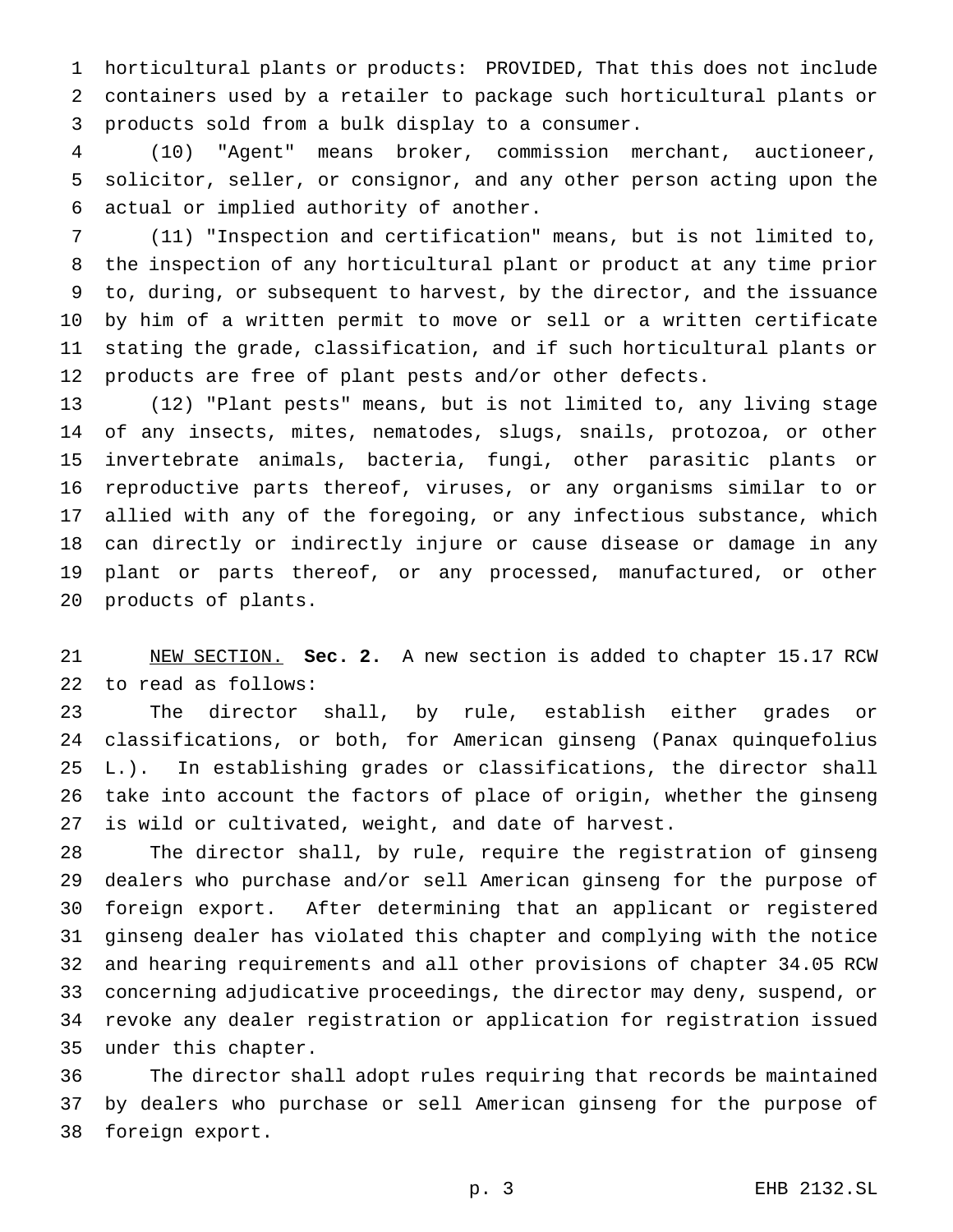The director may adopt any other rules necessary to comply with the requirements of the Convention on International Trade in Endangered Species of Wild Fauna and Flora, (27 U.S.T. 108); the Endangered Species Act of 1973, as amended (16 U.S.C. 1531 et seq.); and 50 C.F.R., Part 23 (1995), as they existed on the effective date of this act, or such subsequent date as may be provided by rule, consistent with the purposes of this section.

 It is unlawful for a person to sell, offer for sale, hold for sale, or ship or transport American ginseng for foreign export in violation of this chapter or rules adopted under this chapter.

 The department shall not disclose information obtained under this section regarding the purchases, sales, or production of an individual American ginseng dealer, except for providing reports to the United States fish and wildlife service. This information is exempt from public disclosure required by chapter 42.17 RCW.

 **Sec. 3.** RCW 15.36.021 and 1994 c 143 s 103 are each amended to read as follows:

18 The director of agriculture ((may)) is authorized to:

 (1) Adopt rules necessary to carry out the purposes of chapters 15.36 and 15.38 RCW, which includes rules governing the farm storage 21 tank and bulk milk tanker requirements, however the rules may not restrict the display or promotion of products covered under this section.

 (2) By rule, establish, amend, or both, definitions and standards for milk and milk products. Such definitions and standards established by the director shall conform, insofar as practicable, with the definitions and standards for milk and milk products adopted by the federal food and drug administration. The director of agriculture, by rule, may likewise establish, amend, or both, definitions and standards for products whether fluid, powdered or frozen, compounded or manufactured to resemble or in semblance or imitation of genuine dairy products as defined under the provisions of this chapter. Such products made to resemble or in semblance or imitation of genuine dairy products shall conform with all the provisions of chapter 15.38 RCW and be made wholly of nondairy products.

 All such products compounded or manufactured to resemble or in semblance or imitation of a genuine dairy product shall set forth on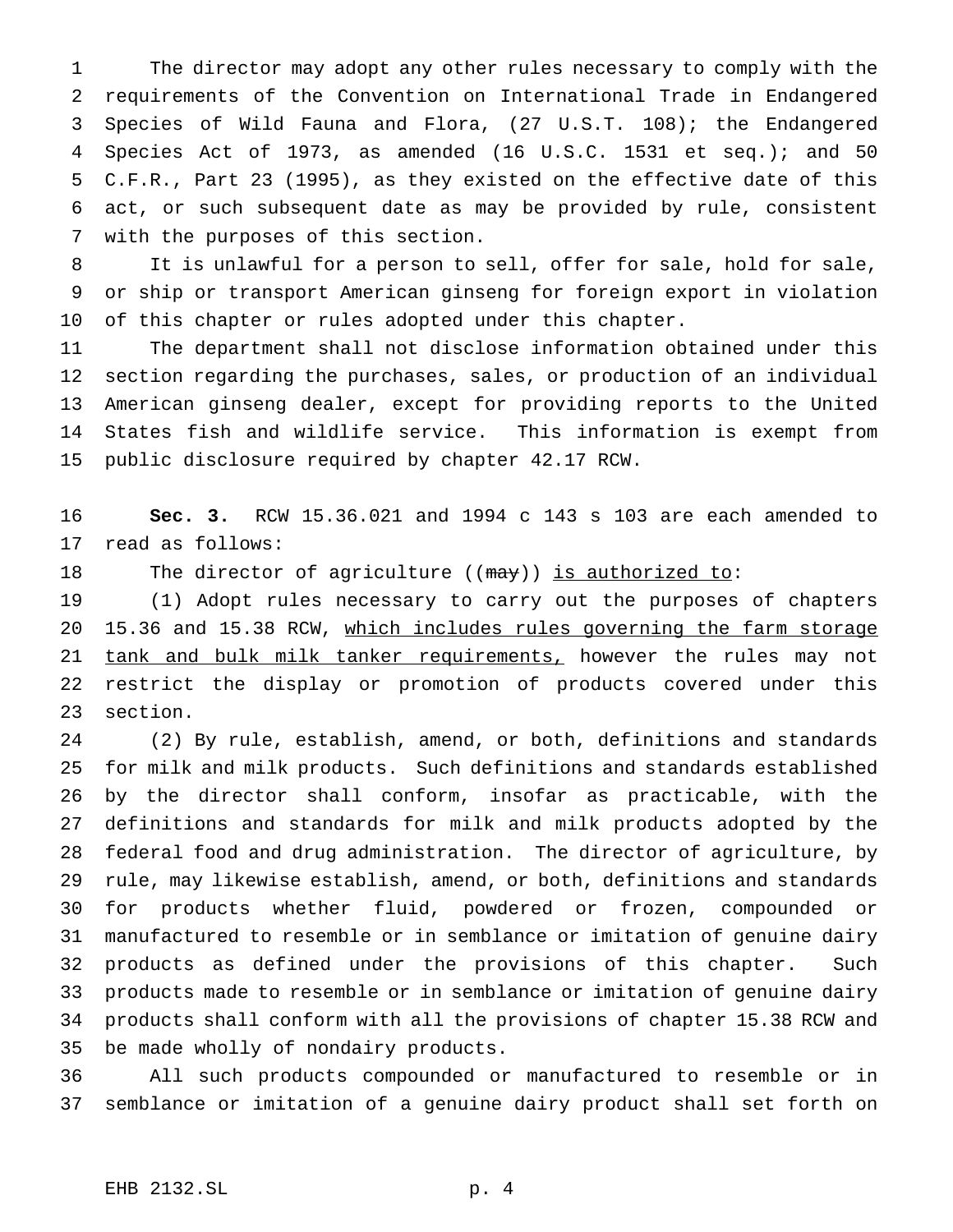the container or labels the specific generic name of each ingredient used.

 In the event any product compounded or manufactured to resemble or in semblance or imitation of a genuine dairy product contains vegetable fat or oil, the generic name of such fat or oil shall be set forth on the label. If a blend or variety of oils is used, the ingredient statement shall contain the term "vegetable oil" in the appropriate place in the ingredient statement, with the qualifying phrase following the ingredient statement, such as "vegetable oils are soybean, cottonseed and coconut oils" or "vegetable oil, may be cottonseed, coconut or soybean oil."

 The labels or containers of such products compounded or manufactured to resemble or in semblance or imitation of genuine dairy products shall not use dairy terms or words or designs commonly associated with dairying or genuine dairy products, except as to the extent that such words or terms are necessary to meet legal requirements for labeling. The term "nondairy" may be used as an informative statement.

 (3) By rule adopt the PMO, DMO, and supplemental documents by reference to establish requirements for grade A pasteurized and grade A raw milk.

 (4) Adopt rules establishing standards for grade A pasteurized and grade A raw milk that are more stringent than the PMO based upon current industry or public health information for the enforcement of this chapter whenever he or she determines that any such rules are necessary to carry out the purposes of this section and RCW 15.36.481. The adoption of rules under this chapter, or the holding of a hearing in regard to a license issued or that may be issued under this chapter are subject to the applicable provisions of chapter 34.05 RCW, the administrative procedure act.

 (5) By rule, certify an officially designated laboratory to analyze milk for standard of quality, adulteration, contamination, and unwholesomeness.

 **Sec. 4.** RCW 15.58.040 and 1991 c 264 s 2 are each amended to read as follows:

 (1) The director shall administer and enforce the provisions of this chapter and rules adopted under this chapter. All the authority and requirements provided for in chapter 34.05 RCW (Administrative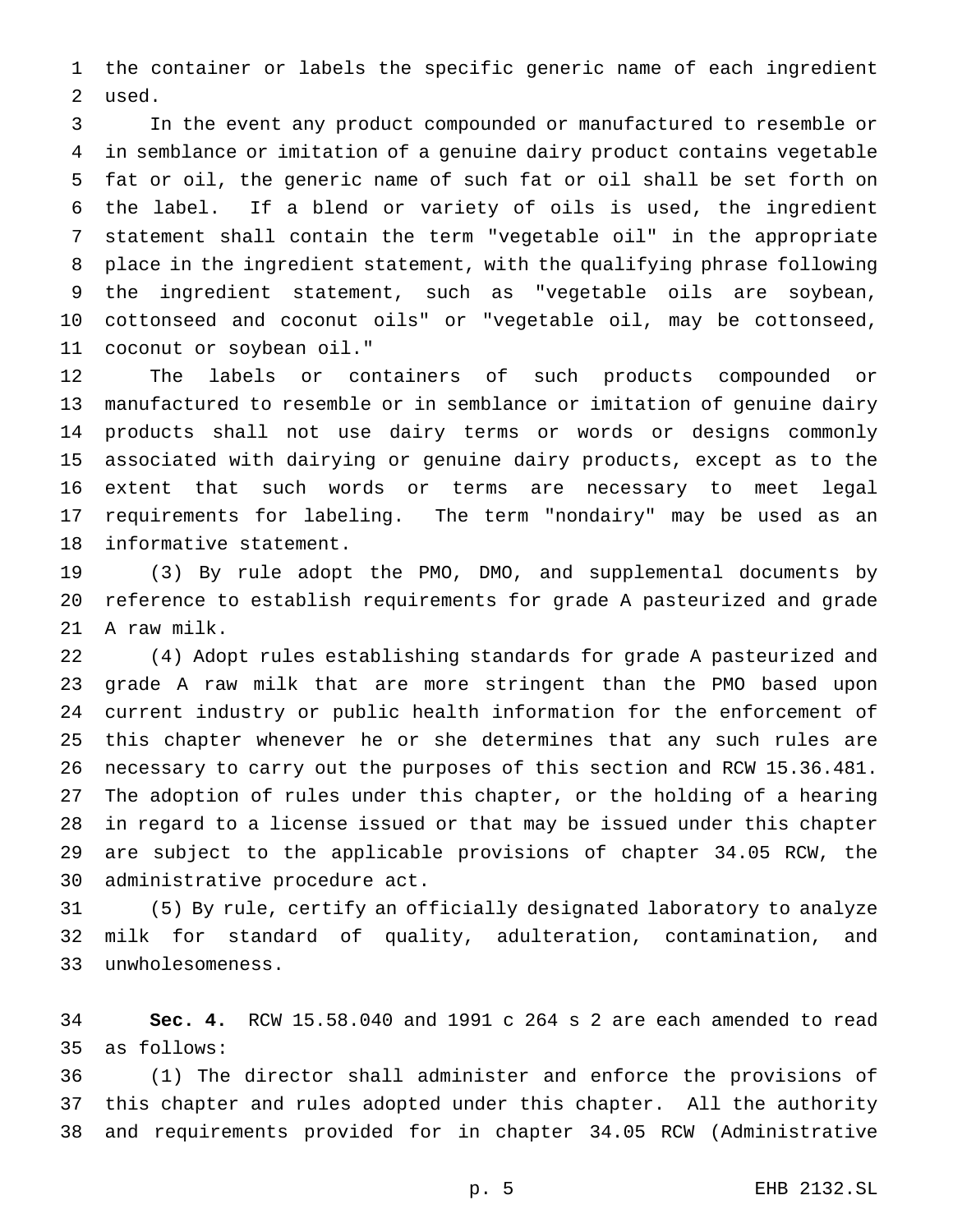Procedure Act) and chapter 42.30 RCW shall apply to this chapter in the adoption of rules including those requiring due notice and a hearing for the adoption of permanent rules.

 (2) The director is authorized to adopt appropriate rules for carrying out the purpose and provisions of this chapter, including but not limited to rules providing for:

 (a) Declaring as a pest any form of plant or animal life or virus which is injurious to plants, people, animals (domestic or otherwise), land, articles, or substances;

 (b) Determining that certain pesticides are highly toxic to people. For the purpose of this chapter, highly toxic pesticide means any pesticide that conforms to the criteria in 40 C.F.R. Sec. 162.10 for toxicity category I due to oral inhalation or dermal toxicity. The director shall publish a list of all pesticides, determined to be highly toxic, by their common or generic name and their trade or brand name if practical. Such list shall be kept current and shall, upon request, be made available to any interested party;

 (c) Determining standards for denaturing pesticides by color, taste, odor, or form;

 (d) The collection and examination of samples of pesticides or devices;

 (e) The safe handling, transportation, storage, display, distribution, and disposal of pesticides and their containers;

 (f) Restricting or prohibiting the use of certain types of containers or packages for specific pesticides. These restrictions may apply to type of construction, strength, and/or size to alleviate danger of spillage, breakage, misuse, or any other hazard to the public. The director shall be guided by federal regulations concerning pesticide containers;

(g) Procedures in making of pesticide recommendations;

 (h) Adopting a list of restricted use pesticides for the state or for designated areas within the state if the director determines that such pesticides may require rules restricting or prohibiting their distribution or use. The director may include in the rule the time and conditions of distribution or use of such restricted use pesticides and may, if it is found necessary to carry out the purpose and provisions of this chapter, require that any or all restricted use pesticides shall be purchased, possessed, or used only under permit of the director and under the director's direct supervision in certain areas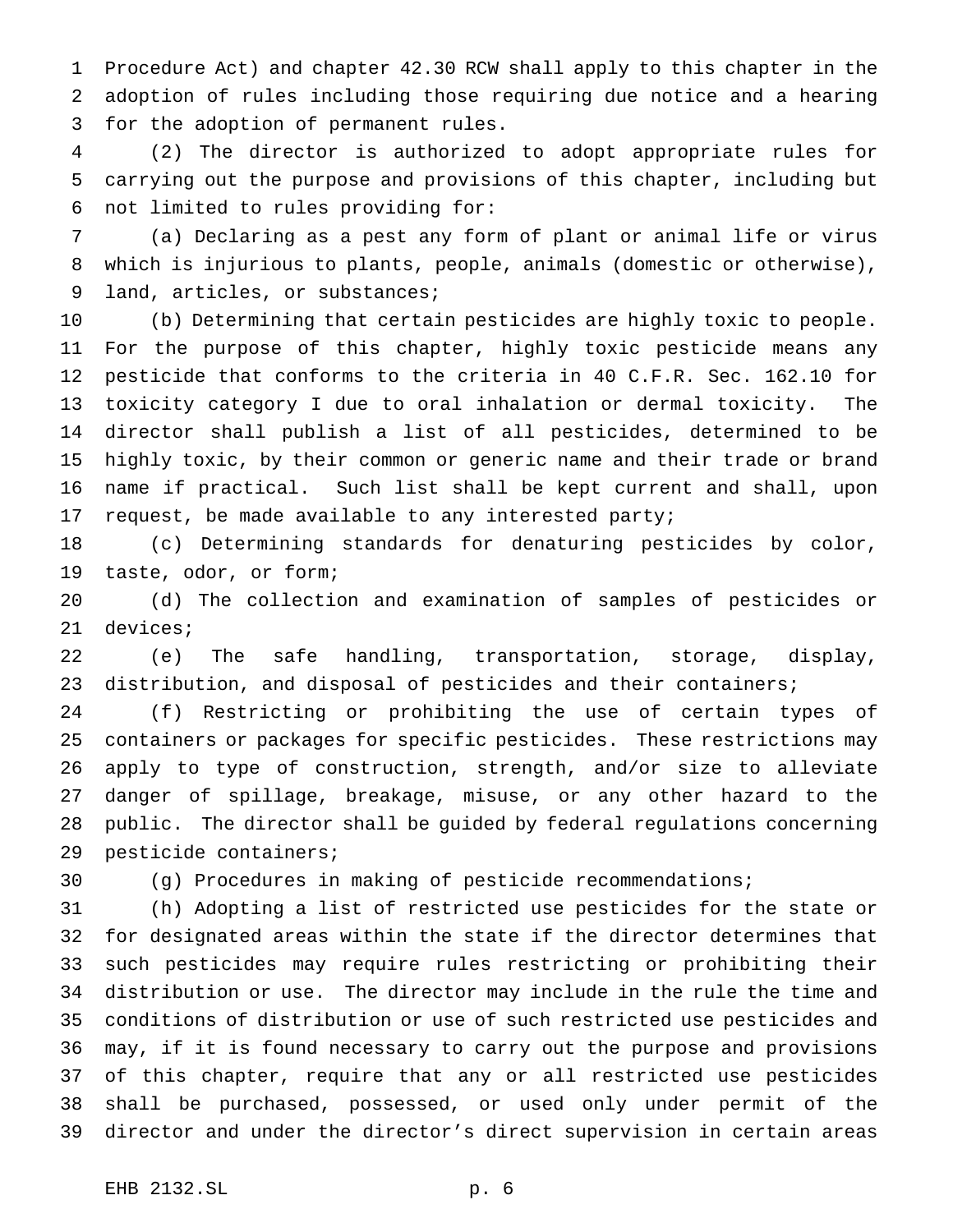and/or under certain conditions or in certain quantities or concentrations. The director may require all persons issued such permits to maintain records as to the use of all the restricted use pesticides;

 (i) Label requirements of all pesticides required to be registered under provisions of this chapter;

7 (j) Regulating the labeling of devices; ((and))

 (k) The establishment of criteria governing the conduct of a 9 structural pest control inspection; and

10 (1) Declaring crops, when grown to produce seed specifically for 11 crop reproduction purposes, to be nonfood and/or nonfeed sites of 12 pesticide application. The director may include in the rule any restrictions or conditions regarding: (i) The application of 14 pesticides to the designated crops; and (ii) the disposition of any 15 portion of the treated crop.

 (3) For the purpose of uniformity and to avoid confusion endangering the public health and welfare the director may adopt rules in conformity with the primary pesticide standards, particularly as to labeling, established by the United States environmental protection agency or any other federal agency.

 **Sec. 5.** RCW 16.70.040 and 1971 c 72 s 4 are each amended to read as follows:

 (1) The secretary, with the advice and concurrence of the director of the department of agriculture, shall be authorized to develop rules 25 ((and regulations)) for proposed adoption by the board relating to the importation, movement, sale, transfer, or possession of pet animals as 27 defined ((herein)) in RCW 16.70.020 which are reasonably necessary for the protection and welfare of the people of this state.

29 (2) The director of the department of agriculture shall also be authorized to adopt rules to allow administration of permits for those pet animals under subsection (1) of this section by the state veterinarian.

 NEW SECTION. **Sec. 6.** A new section is added to chapter 42.17 RCW to read as follows:

 Except under section 3 of this act, information obtained regarding the purchases, sales, or production of an individual American ginseng dealer is exempt from disclosure under this chapter.